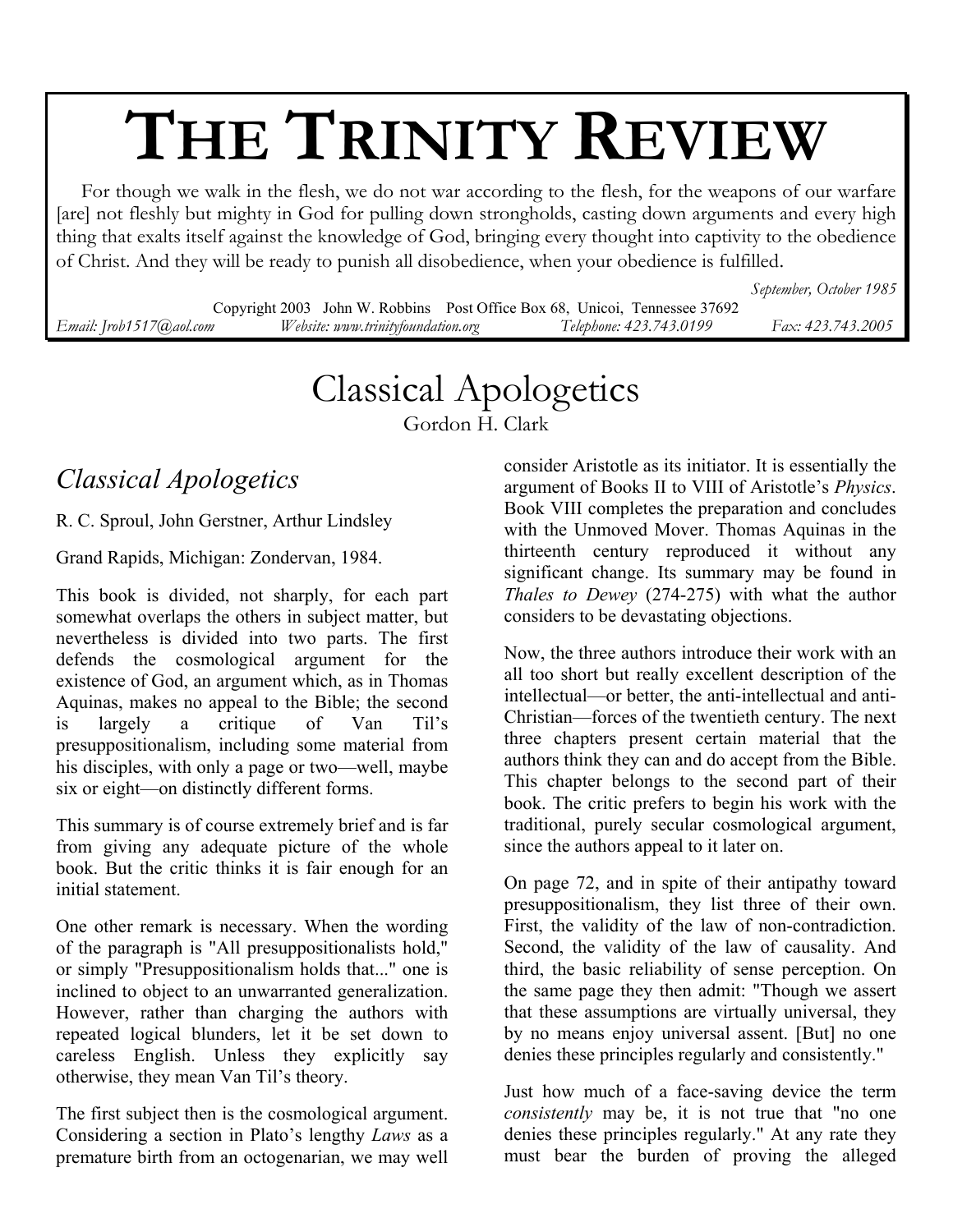inconsistency, and this they do not do. In fact, they repeat their assertion without this weasel word.

On page 82 they bluntly say, "Causal thinking is an integral part of all scientific examination." This statement must be branded as utterly false. It is such a blunder that although one instance would refute it, a number of instances may be necessary to convince a reluctant reader. And the point is so fundamental to the authors' positions that no loopholes should be left.

In 1893, almost a century ago, C. S. Peirce wrote, "We still talk about 'cause and effect,' although in a mechanical world, the opinion this phrase was meant to express has been shelved long ago"  $(Philosophical Works, 17).<sup>1</sup>$ 

In addition to Peirce, Eddington's *The Nature of the Physical World*, chapter XIV, tries to salvage *causation* at the expense of *causality*. He calls the law of gravitation "a mere truism" (299). *Exploring the Universe*, contributions of numerous authors, edited by Louise B. Young, McGraw Hill, 1963, on page 200 has this to say: "Before the quantum theory appeared, the principle of the uniformity of nature... had been accepted as a universal and indisputable fact of science. As soon as the atomicity of radiation became established, this principle had to be discarded."

Finally, to clinch the matter, two more quotations will be made: one by the three authors, the other by one of the best known and most highly regarded scientists of the very recent past. The authors assert, "There is no science ...which is not heavily involved with causal thinking." This statement is false. The evidence is conclusive.

Erwin Schroedinger, of world renown, asserts that no scientific model can ever be true, one reason for which is the impossibility of identifying a particle as the same one the scientist saw or thought he saw a tenth of a second before. "We must not admit the possibility of continuous observation."<sup>2</sup>

Now comes a most startling bit of information: Jonathan Edwards anticipated Schroedinger and completed the explanation, as Schroedinger could not! Our three authors list Jonathan Edwards as one

who exemplifies their notion of classical apologetics. Since today few people know much about Edwards, it is not too surprising that these three authors do not mention the matter. They are not deliberately trying to deceive the public by omission: They simply do not know what Edwards said on this point. The section is in the treatise *On Original Sin* (Baines edition, 1807, Vol. II, 350ff). At the beginning of these several pages, one too quickly concludes that Edwards and the authors agree. But very soon, speaking first of the moon, Edwards says, "In point of *time* [italics his] what is *past* [italics his] *entirely* [italics mine] ceases when *present* [his] existence begins.... The present existence ... of ... any other created substance cannot be an effect of its past existence.... Therefore the existence of created substances, in each successive moment, must be the *immediate* [Edwards' own italics] agency, will, and power of God." This view is commonly called continuous creation, though discontinuous creation would be a better name because there are temporal gaps between what sensation takes as different positions of the same thing.

Admittedly Edwards, because of the originality of his idea, continued with phraseology to which our three authors would not object. But yet he speaks of "God's ...causing [a thing's] existence in each successive moment [as] altogether equivalent to an *immediate production out of nothing* [italics his] .... God produces as much from *nothing* [italics his] as if there had been nothing before" (355). They should study his footnote on the moon and images in a mirror.

There is a better, more easily understood, and almost universally known example in this twentieth century. At the movies we see, we really *see* a man or an airplane in motion. But there is nothing on the screen that moves. The man appears at a given spot; then he vanishes from the screen so quickly that the audience is unaware of it; then another picture flashes on at nearly the same spot. This produces the illusion of motion. But nothing moves, and second picture is not the same thing as the first. In the case of motion at least, sensation is always mistaken. Indeed, even when the gentleman on the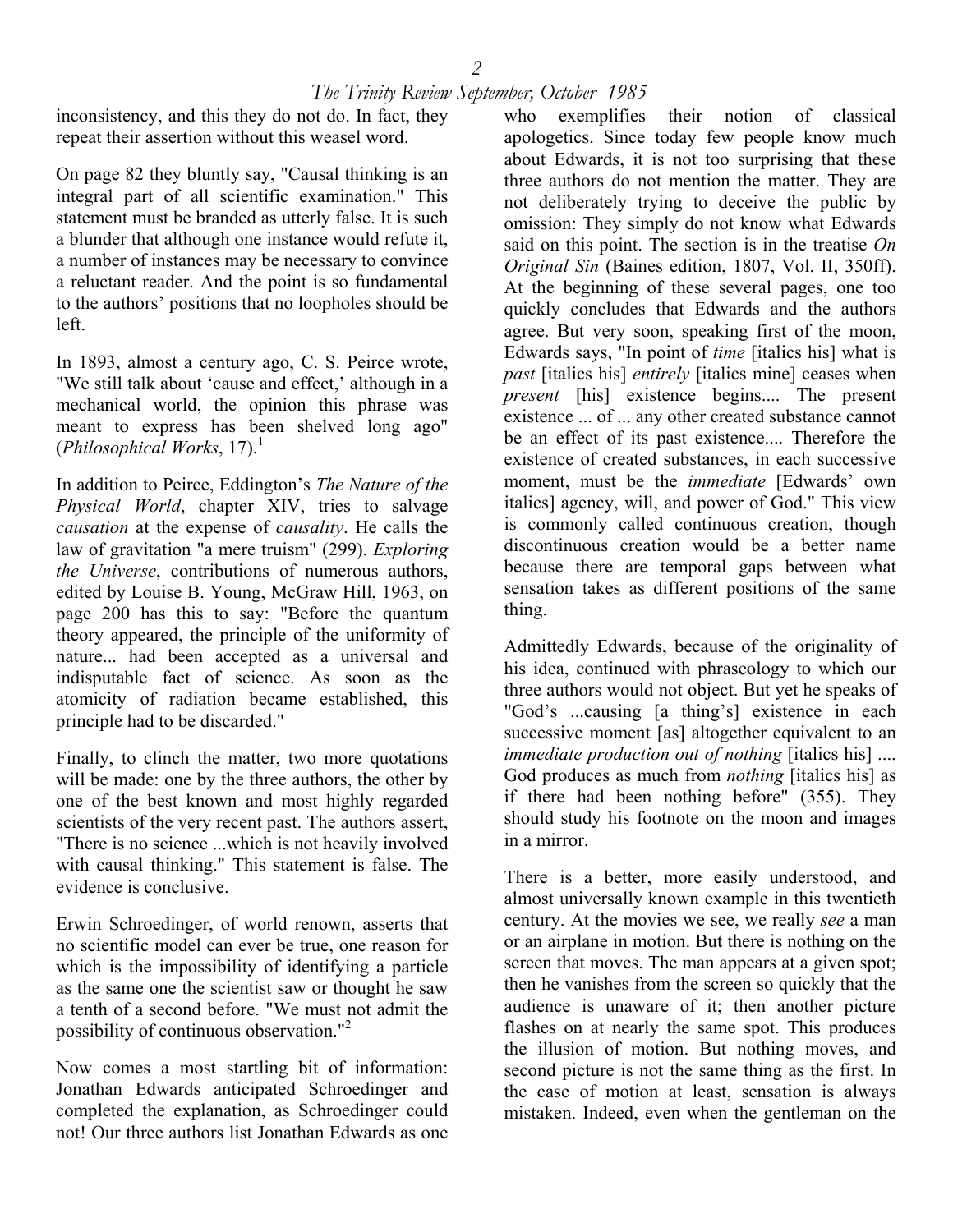screen seems to stand still, it is not the same gentleman who was on the screen a moment before.

Our three authors acknowledge that sensation is at least sometimes mistaken, but they put their faith they are fideists—in a "basic or rudimentary reliability of sense perception" (87). But they certainly do not give the reader any criterion by which to distinguish a truthful sensation from a false one. And of course they steer clear of the motion picture illustration that all sensations are deceptive, or that they are discontinuous, or that Schroedinger is a good scientist.

*Quai cum ita sint*, they arbitrarily choose which sensations they prefer to believe and discard the others.

As any drowsy reader can guess, the critic believes that these arguments have completely demolished the theory under scrutiny. However, and although one can ignore the false generalizations about all presuppositionalists when they do not even know them all, there are several types of fallacies—and even clearly false statements—which should be sampled if one wishes to get a more nearly complete picture of the book.

First, some of the ambiguities will be examined. We shall begin with the term *cause*. On page 110: "the first question we ask of those who attack causality is, why? What is the reason for or the cause of the attack on cause? There must be a cause for the denial of cause." This merry-go-round continues for a page or two. The ambiguity and confusion, in the quotation, first appears in the word "why," and second in "the reason for or the cause of," and third in the phrase "a cause for the denial of cause." This is a confusion between alleged physical causes and logical implication. One may say that a building collapsed because someone placed a bomb in it. One may also say that Socrates is mortal because he is a man. But the first *because* is a case of alleged physical causation and the second is a case of logical implication. One *why* asks for a reason; the other asks for a bomb. This explodes the authors' confusion and ambiguity.

Perhaps the authors or a reader will ask, Is not God the cause of the world? In the sense intended the

answer is a resounding, No! God is not a physical body that sets another physical body in motion by contact. God creates, *ex nihilo*. The common assertion that God is the First Cause is not going out of style very soon, but the meaning of the word as thus used cannot be inserted into any cosmological argument so as to lift it into the stratosphere.

In order to avoid the reply that this item of cause is only one ambiguity and can therefore be pardoned, even if it is destructive of the most important points in the authors' theory, it may be well to mention a second. The words now are not *cause* but *above* and *below*. Page 217 argues, "absurd as it may be for us who are here below to begin with where we are not—above—Van Til insists that this must be done." The authors seem to think that arguments begin in some locality: Either they start in a valley and ascend to the mountain peak, or vice versa. The relation of axioms to theorems escapes them. Pythagoras and Euclid did not begin geometry in Africa or Tarentum. Geometry begins in the axiom that through a given point (3/8 inches in diameter?) only one straight line (1/4 inch broad?) can be drawn parallel to a given line. The point is that no one has ever seen a point. "Here below" and "where we are not—above" are such horrendous examples of ambiguity that no others are needed.

The next set of examples is false statements. When we accuse the authors of making false statements, we must make it perfectly clear that we do not accuse them of intending to deceive. If we dare guess at motivation, the guess would be that they are over enthusiastic, that their generalizations are too broad, or that their language is imprecise. In several cases a more carefully worded sentence would have been true. But the critic must take them precisely as they are.

Right at the beginning, on page ix of the Preface, there is a statement that many would accept as true. Its last two words, however, make it false: "Christianity is rational. But... that Christianity involves more, much more, than rationality, is evident." Well, it is not evident to the critic. Even its meaning, let alone its truth, is not evident. Does it mean that though the study of theology is rational, moral behavior is not rational? Then too, the scope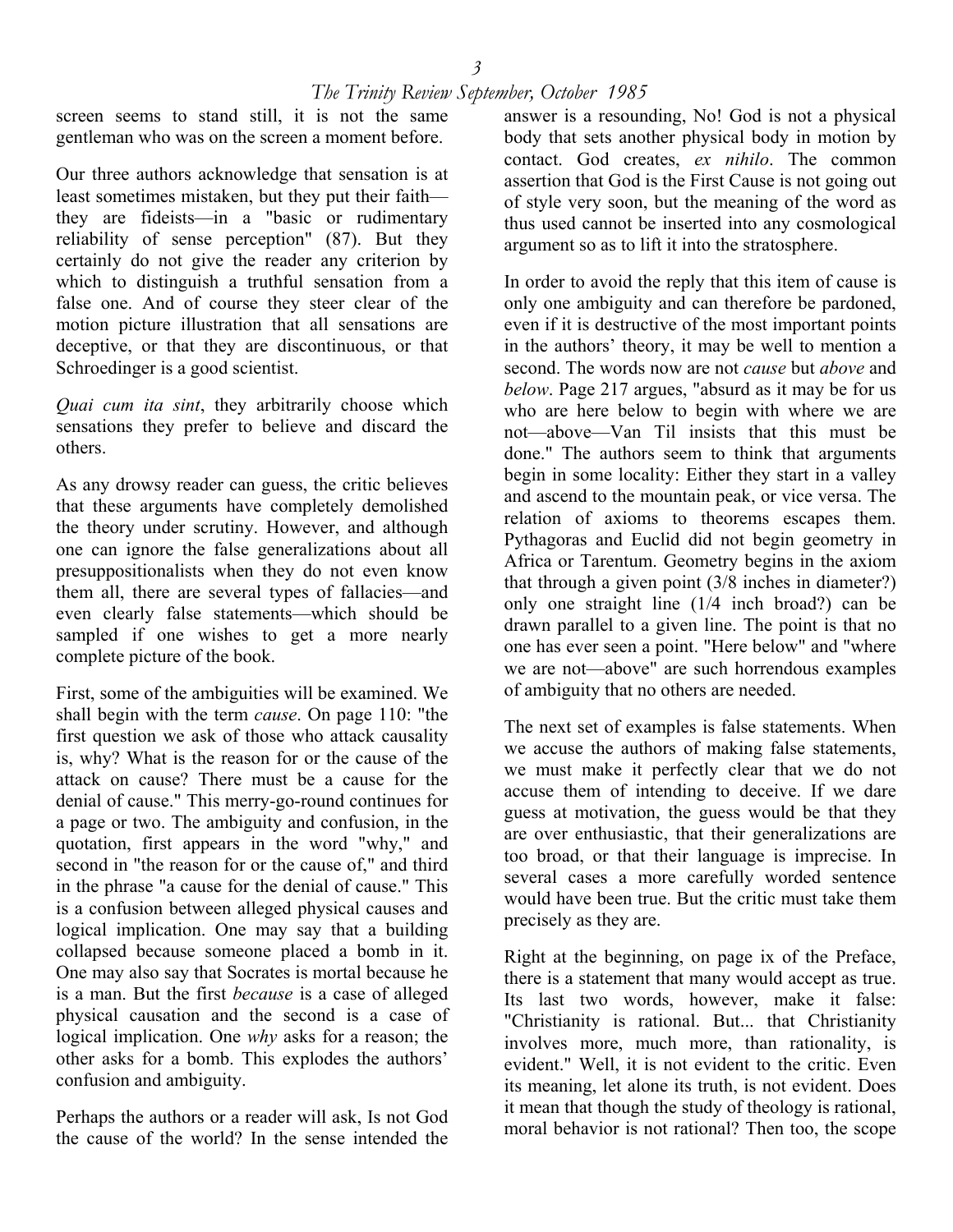of the phrase "much more" is far from evident. Kind readers, do not dismiss this as triviality. There is so much unsupported assertion in the book that it is a major flaw.

Perhaps it is only repetition to list the following as a false statement. On page 72, speaking both of causation and the basic reliability of sensation, the authors assert that "no one denies these principles regularly and consistently." To say that *no one* denies them is preposterous: The authors have not questioned all the world's population. Nor even with the weasel word *consistently* have they demonstrated the inconsistency of a hundred scientists.

Another one of these nasty little false statements comes on page 212. The authors say, "We consider it self-evident that [apologetics] must start with the person who is making the intellectual journey." No doubt this is completely true, for they merely say "We consider it" so. However, read on. "One simply cannot start outside himself.... From time immemorial all [!] people have assumed that they must begin their thinking with themselves." But it is well-nigh incredible that any person should make such an egregiously absurd claim. First, no one has ever interviewed "all people" to determine this alleged fact. Even if all people, including the Tibetans of the fourth century B.C. did so, it does not follow that they assumed they must have done so. Second, neither Parmenides nor Spinoza did so (Spinoza began with eight definitions and seven axioms). No more than Euclid—who began with "Any line may be divided into two parts"—did either of them begin or end with himself. Indeed, the problem has nothing to do with how Euclid began. Maybe he began shooting marbles when he was four years of age, or drinking his mother's milk from birth. The problem is, How does geometry or philosophy begin? Thomas Aquinas did not begin the cosmological argument by making mud pies in the castle of Roccasecca or the town of Aquino. He or it began with the alleged fact that a body moves, or that one can see a body move. Who sees it is of no importance. If the authors want a temporal beginning instead of a logical beginning, why do they not choose his conception in his mother's womb?

Equal confusion continues on the next page (213). The authors state, "Non-Christians cannot use reason and logic to 'keep down the truth.' They have to violate them." Again this is a false statement. Non-Christians do not *have* to violate logic. Many of their arguments are perfectly valid. The Christian rejects the arguments, or should do so, not because of their alleged invalidity, but because of their anti-Christian presuppositions. A valid argument can consist of three true sentences, three false sentences, or two false premises and a true conclusion. The only thing a valid argument cannot have is two true premises and a false conclusion. Accordingly, we charge that the authors' assertion is untrue.

This lethal litany of linguistic laxity must have left the learner either languid or livid. Hence only one more criticism, but important enough to serve as a conclusion.

Beginning on page 29 there is a section on Kant's Copernican Revolution. Concerning Kant the authors say, "Kant declared intellectual independence of God, ... humans cannot know him even partially ... human knowledge only extends to the world's phenomena and not the noumenal realm." The authors also make some remarks about Kant's intuitions of time and space and also about his twelve categories. Their statements are as correct as one could expect in a short summary.

The next point in this concluding criticism is that the authors reject empiricism. "An epistemology established upon a naked empiricism is doomed ... not a single datum can be discovered without an *a priori* making discrimination and individuation possible.... Without *a priori* equipment such as Kant's pure intuitions of space and time ...sensations cannot give rise to perceptions" (85). The authors are not so clear on Kant's categories as they are on his intuitions. Though obviously they accept causality, they say very little about the other eleven. But a satisfactory epistemology requires at least more than one. Kant listed unity, plurality, totality, subsistence, reciprocity, to complete a set of twelve.